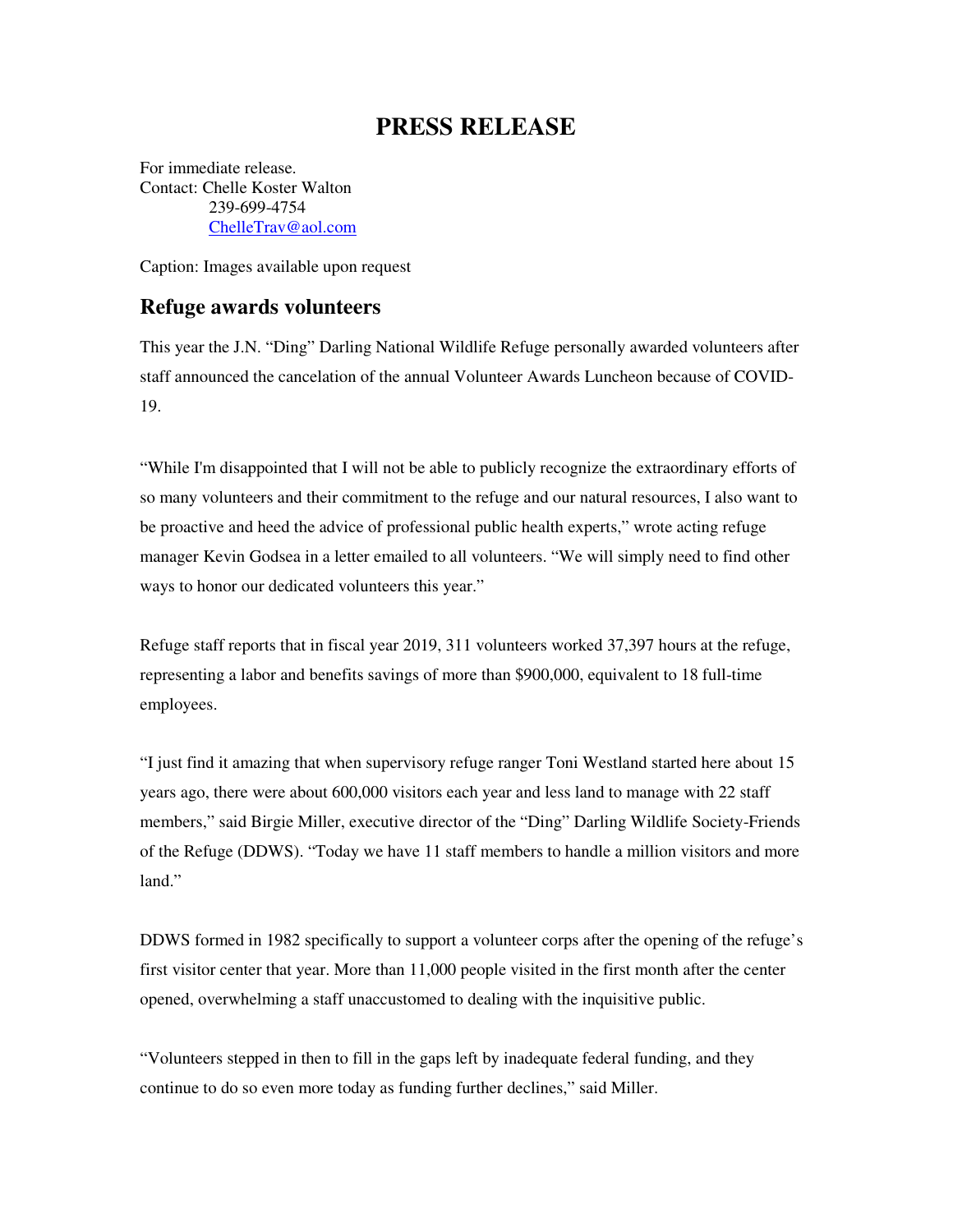Below is a list of volunteers who won awards for reaching hour and year achievement levels.

## **YEARS AWARDS**

**20 years:** Tom Fleming, Joyce Jacobs, Peggy Hupfeldt, Marian Pool

**10 years:** Joyce Barney, Carolyn Bergen, Sue Danford, Tom Hoopes, John MacLennan, Alan Parker, Linda Parker, Greg Scherer, Garold Schudel, Ruth Schudel, Cindy Seaman, Roger Tosch

## **HOURS AWARDS**

**9,000 hours:** Doris Hardy

**8,500 hours:** Marilyn Kloosterman

**5,500 hours:** Jack Wettstein, Patty Wettstein

**4,500 hours:** Terry Baldwin, John McCabe

**3,000 hours:** Malcolm Harpham, Ben Klaus, Mary Klaus

**2,500 hours:** Mike Baldwin, Jeanne Tyrer

**2,000 hours:** Mike Baldwin, Charles Dunham, Arland Oleson

**1,500 hours:** Shirley Bohnert, Sue McIntyre, Jim Newes, Helen Taylor

**1,000 hours:** Stan Bunsick, Gary Dutton, Marion Evans, Michael Galloway, Barb Guidotti, John MacLennan, Ilona Menzel, Nancy Riley, Pam Windust

**500 hours:** Susan Beittel, Carolyn Bergen, Carl Greenbaum, Sandy Greenbaum, Christine Mackenzie, Paul McKenney, Peter Meekin, Sherri Newes, Francie Slane, Anne Suss, Tom Ware, Pam Weiner, Wanda Werner

**250 hours:** Genia Alperin, Paul Andrews, Sarah Ashton, Carole Ecker, Mike Ecker, Carl Greenbaum, Sandy Greenbaum, Sonya Keene, Wendy Kindig, Herb Lawrence, Janet McLaughlin, Kimberly Powers, Mary Rice, Robert Roth, Ross Spencer, Kathleen Wilson, Judy Wright

**150 hour:** Katie Baker, Bud Dansby, Brenda Epperson, Randy Epperson, Diane Esslinger, Rose Flaherty, Brett Gooch, Jane Gieryic, Carl Greenbaum, Sandy Greenbaum, Lisa Hutchins, Joanne Prestia, Vince Thomalla, Diana Wideman, Judy Wright

ABOUT DDWS